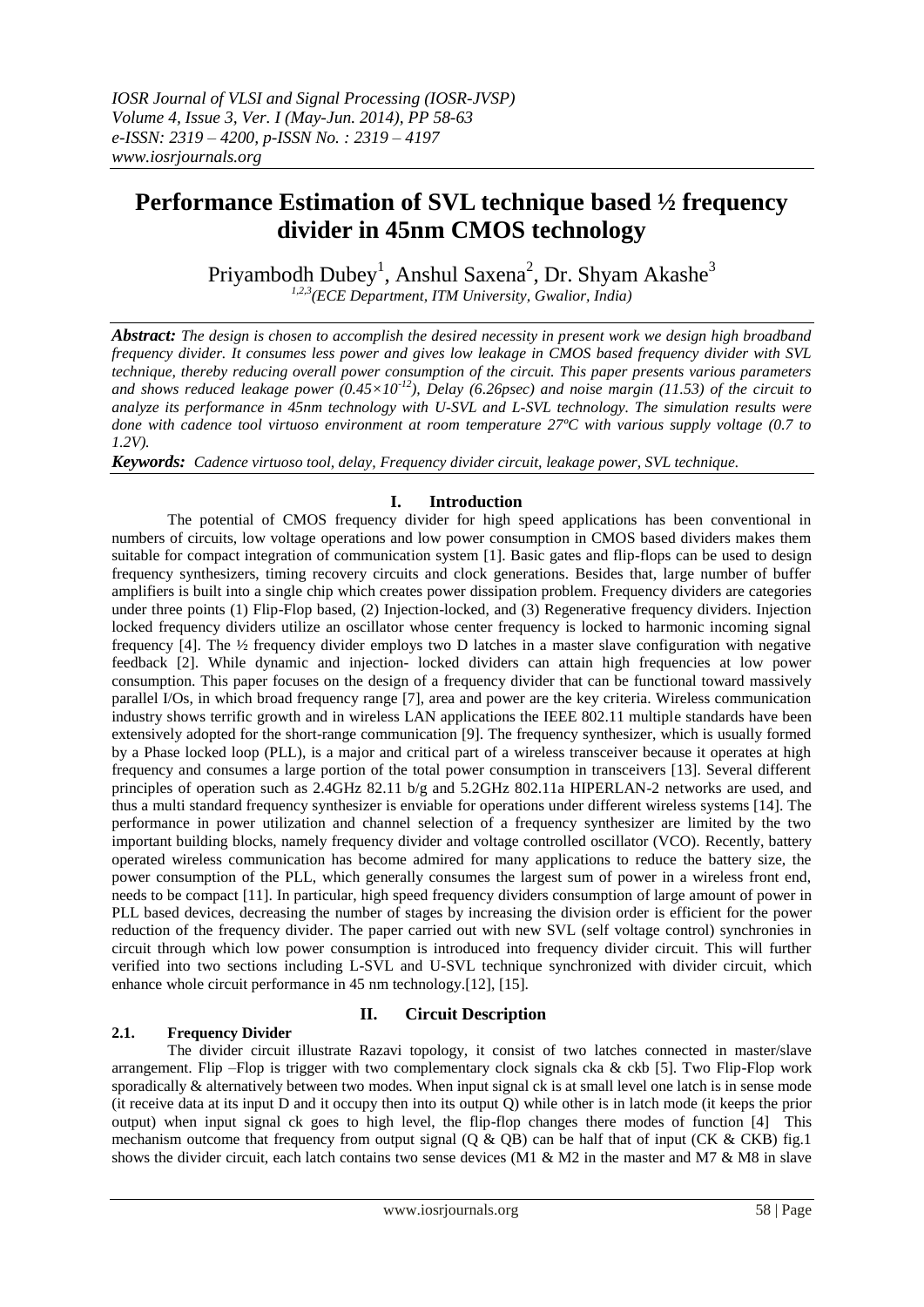mode), a regenerative loop (M3 & M4 in the master and M6 & m16 in slave mode), two pull up devices (M5 & M6 in the, master and M11 & M12 in the slave).



**Fig. 1. Shows the circuit description of frequency divider**

when CK goes high, M5&M6 are off stage, and the master is in sense mode, while M11 & M12 are on slave mode which shows store mode. When CK goes low, the reverse occurs [15]. The circuit based on stacked or pass transistors and also a gate channel capacitance of PMOS transistors almost not affects the critical path as these devices are saturated in the order of for the entire voltage swing at nodes, x1, y1 and x2, y2. In order to usual latch topologies the d-latch circuit used in divider does not disable it's I/P devices then it leads to sense to store mode. While this would causes timing problems in general digital circuit [14], [9]. Above figure 1, Shows the circuit diagram of frquncy divider with the master nad slave circuit in 0.7V power supply in 45nm technology



www.iosrjournals.org 59 | Page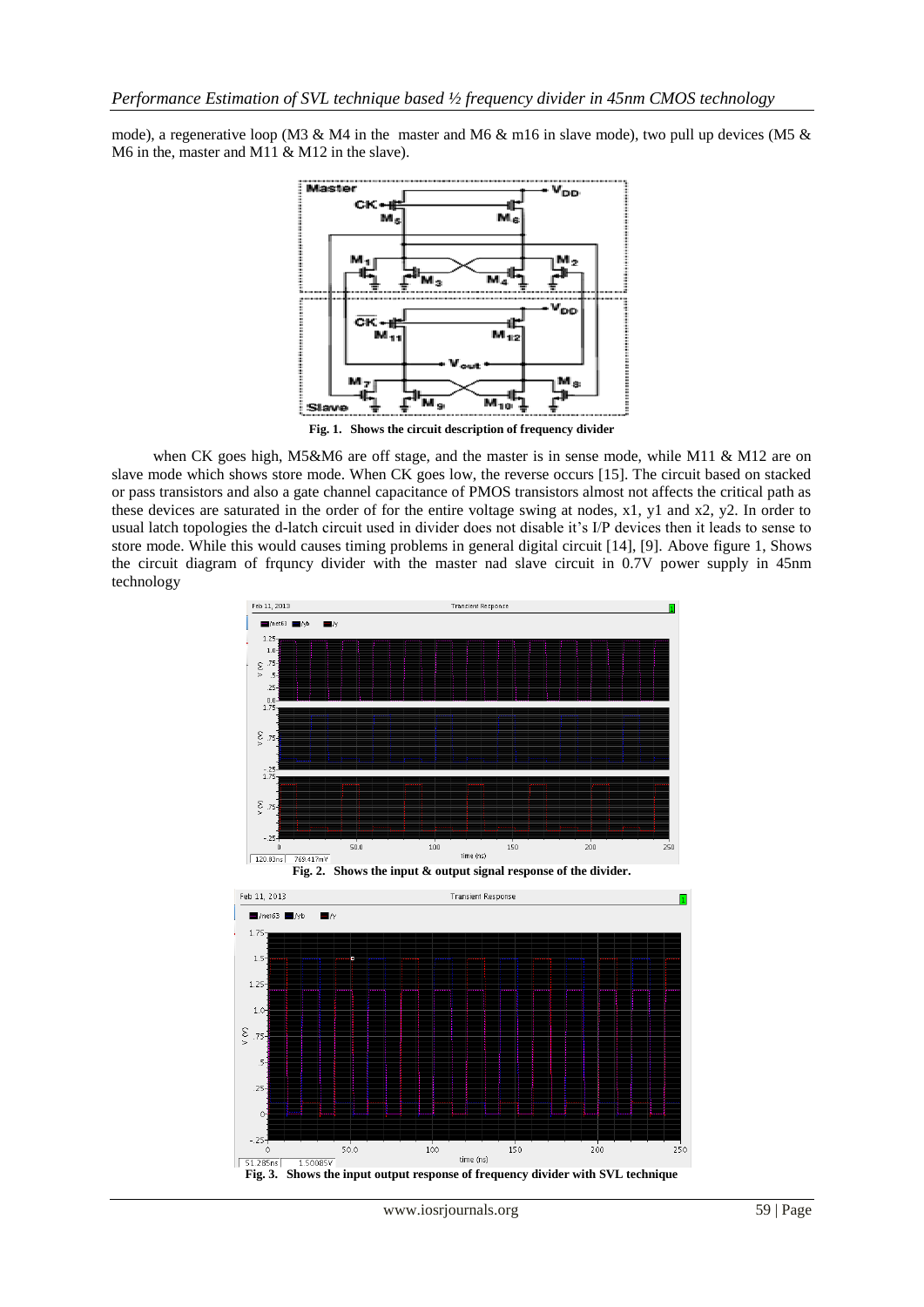Above figure 3, Shows the input and output waveforme of frequncy divider cicuit with 0.7V power supply in 45nm technology

# **1.2. SVL Technique**

#### **1.2.1. Frequency divider with U-SVL technique**

A frequency divider using U-SVL scheme is shown in Figure 4. In this design, full supply voltage of VDD is applied to the transistor. The U-SVL circuit is intended on a wide channel pull up p-MOSFET switch (p-SW) and several n-MOSFET resistors (n-RSm) connected in series.



**Fig. 4. Digram shows U-SVL with divider attached**

#### **1.2.2. Frequency divider circuit with L-SVL technique**

Figure 5 shows a schematic of a frequency divider cell in which L-SVL scheme is functional. The switch provides 0 Volt at the ground node and a raise ground level (virtual ground). The L-SVL circuits initiates a wide channel pull down n-MOSFET switch (n-SW) and multiple series connected p-MOSFET resistors (p-RS).



**Fig. 5. Shows L-SVL with divider circuit.**

## **1.2.3. Frequency divider with SVL technique**

The SVL circuit exhibits of an upper U-SVL circuit and a lower L-SVL circuit, in it a single inverter is used as load circuit. The SVL circuit shown in Figure 6 is applied to the frequency cell array. The U-SVL circuit is designed on wide channel pull-up p-MOSFET switch (p-SW) and multiple n-MOSFET resistors (n-RSm) coupled in series. Similarly, L-SVL circuit inbuilt a wide channel pull-down n-MOSFET switch (n-SW) and numerous series connected p-MOSFET resistors (p-RSm). While the load circuit is active (i.e.,  $CLB = 0$  and  $CL$ = 1), both pSW, nSW are turned on, but the nRS1 and pRS1 are turned off. That"s why, U-SVL and L-SVL circuits can supply maximum supply voltage  $VD = VDD$  and a minimum ground-level voltage  $VS = VSS = 0$ ), respectively, to the active load circuit. Thus, the operating speed of the load circuit can be maximized.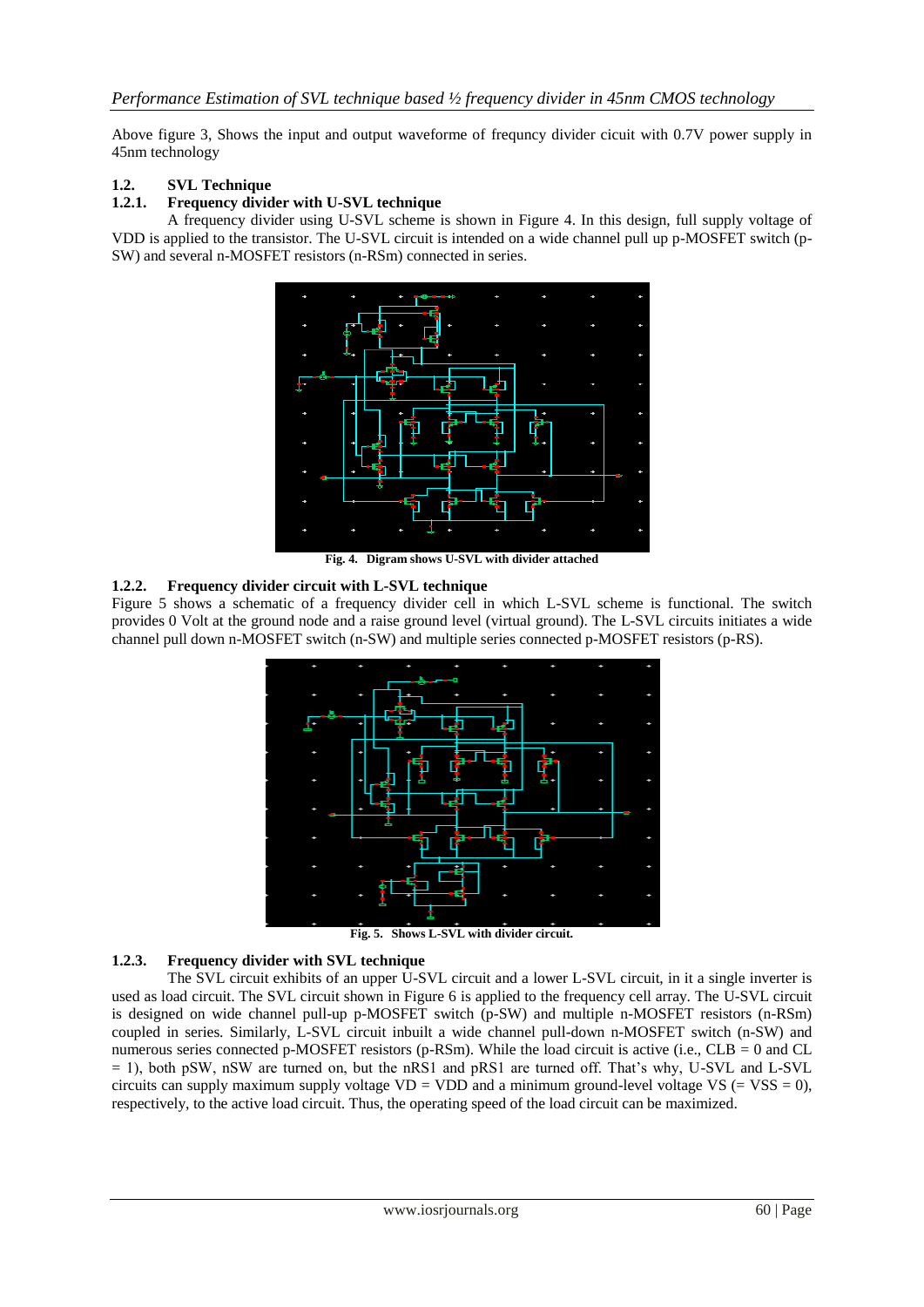

**Fig. 6.** Shows the diagram of SVL technice with frequncy divider

When the load circuit is in stand-by (i.e.,  $CLB = "1"$  and  $CL = "0"$ ), all the nRSm and pRSm switches are turned on, and both the p-SW and n-SW are turn off. Thus, the U-SVL and L-SVL circuits correspondingly generate a lower supply voltage VD = VDD vn < VDD and a comparatively higher ground-level voltage VS =  $VP > 0V$ , where vn and vp are the total voltage drops of all n-RSm and all p-RSm, correspondingly. Thus, backgate biases (VBGs) {i.e., source voltages} of both "cut-off" p MOSFETs and then n MOSFETs in the stand-by load circuit this increased vn and -vp, respectively. The increase in VBGs will increase the Vts of the "cut-off" MOSFETs. Therefore, leakage currents of the "cut-off" MOSFETs decrease. Further, it increase in Vs increases the "write" operating edge. Similarly, the Vdss of the "cut-off" MOSFETs decrease and becomes VDD-(vn+vp). Decreasing Vds will decrease effect of drain-induced barrier, so that leakage current decrease even more. In addition, SVL circuit not only reduces the Vgd of the "cut-off" .MOSFETs but also reduce the Vgc of the "turnon" MOSFETs. Decreasing Vgd reduces the GIDL currents of the "cut-off" MOSFETs and decreasing Vgc decreases the gate quantum tunneling leakage currents of the load circuit will greatly decreases.

## **III. Simulation Result**

The circuit work simulated in cadence for 45nm technology, from the result table, we are getting effective and average reduction result in delay, leakage power and noise margin with SVL technique compare to U-SVL and L-SVL technique.

## **3.1. Leakage Power**

In frequency divider either the transistors are in off mode or in ON mode due to the early switching of opposite level leakage is introduced into the devices. The power consumption in frequency divider consume a power off 1.66nW, with U-SVL and with L-SVL technique power consumes is 5.16nW then, we finally getting the average result of frequency divider with SVL (both U-SVL & L-SVL) technique 0.45pW so we achieved a power reduction of  $(0.45\times10^{-12})$ , this shows more power reduction in comparison to U-SVL & L-SVL at 45nm technology, so from this we analyses a power reduction of 24% using SVL technique with frequency divider. It can also be observed through varied supply voltage as shown in comparison table below;

$$
P_{leakage} = I_{leakage} \times V_{dd} \tag{1}
$$

Where, Ileakage = leakage current and  $V_{dd}$  = power supply.

The leakage power is calculated by this formula and we calculate the effective power in frequency divider with SVL technique  $(0.45\times10^{-12})$  with supply voltage Vdd= 0.7V

| <b>Voltage</b> | Leakage power of<br>frequency divider | Leakage power with U-<br><b>SVL</b> tech | Leakage power<br>with L-SVL tech | Leakage power with SVL<br>tech(both U-SVL and L-SVL) |
|----------------|---------------------------------------|------------------------------------------|----------------------------------|------------------------------------------------------|
| 0.7V           | $2.01\times10-6$                      | $1.66 \times 10 - 9$                     | $5.16 \times 10 - 9$             | $0.45 \times 10 - 12$                                |
| 0.8V           | $11.16\times10-6$                     | $2.13\times10-9$                         | $6.53\times10-9$                 | $5.63 \times 10 - 12$                                |
| 0.6V           | $16.02\times10-6$                     | $6.45\times10-9$                         | $13.01\times10-9$                | $11.15\times10-12$                                   |
| 1.2V           | $21.02\times10-6$                     | $11.02\times10-9$                        | $16.06\times10-9$                | $13.11 \times 10 - 12$                               |

**Table 1. Shows the Leakage Power**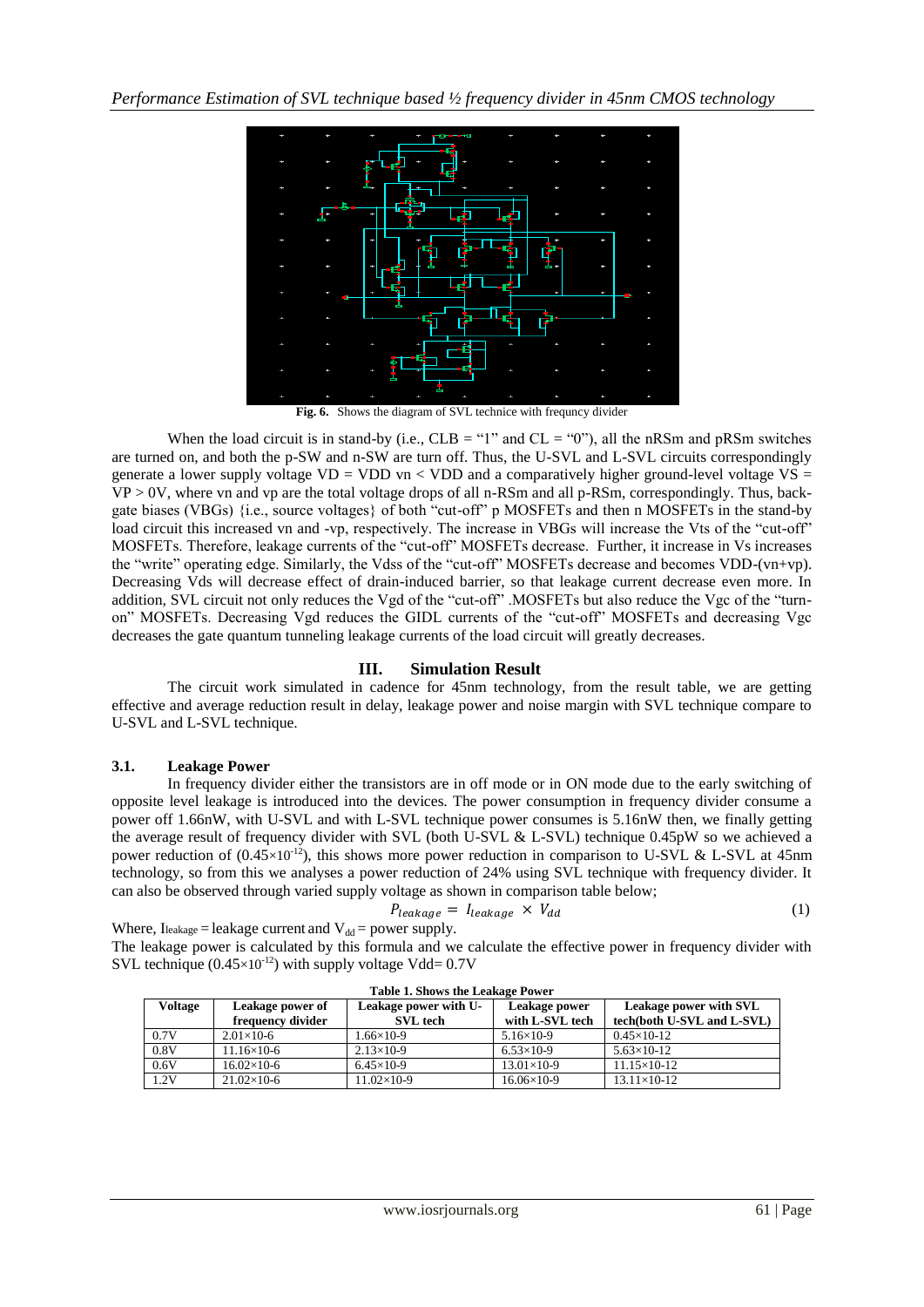

#### **3.2. Delay**

*.*

The time difference between the input increasing the reference voltage and output changing the logic state is known as the propagation delay, propagation delay time of frequency divider generally varies as a function with amplitude of input a larger input will result in a smaller delay time. Delay time of the circuit is measured as the average of response time of gate for positive, negative output transition of sine wave. The comparative analysis of various circuit delay time is shown below.

| Table 2. Shows the Delay Analysis |                           |                       |                       |                            |  |
|-----------------------------------|---------------------------|-----------------------|-----------------------|----------------------------|--|
| <b>Voltage</b>                    | <b>Delay of frequency</b> | Delay with U-SVL tech | Delay with L-SVL tech | Leakage power with svl     |  |
|                                   | divider                   |                       |                       | tech(both U-SVL and L-SVL) |  |
| 0.7V                              | 11.16nSec                 | 6.16nSec              | 2.06nSec              | $6.26$ pSec                |  |
| 0.6V                              | 19.02nSec                 | $5.46$ nSec           | 3.11nSec              | $11.65$ pSec               |  |
| 0.8V                              | 23.14nSec                 | $6.51$ nSec           | 5.16nSec              | $17.68$ p $Sec$            |  |
| 1.2V                              | 27.04nSec                 | 14.03nSec             | 6.011nSec             | $26.1$ pSec                |  |

| Table 2. Shows the Delay Analysis |  |  |  |  |  |  |
|-----------------------------------|--|--|--|--|--|--|
|-----------------------------------|--|--|--|--|--|--|

Delay will reduce when the voltage is increased, the main goal of using the frequency divider in our project, that we can set the threshold limits as per our requirement. In this we observe that SVL based frequency divider gives a better performance as compared to L-SVL frequency divider and U-SVL frequency divider,



Due to lower threshold voltage of frequency divider, we also observe that the signal rise and fall time lower provides fast signal propagation and less delay in 45nm technology.

#### **3.3. Noise Margin**

The voltage difference between the graduate output level and the required input voltage level of a circuit is known as noise margin and we get the effective result with SVL technique as compare to U-SVL, L-SVL and conventional frequency divider, which is show below through the comparative analysis.

| Table 3. Shows the Noise Margin |                   |                      |                      |                            |  |  |
|---------------------------------|-------------------|----------------------|----------------------|----------------------------|--|--|
| Voltage                         | Noise margin of   | Noise margin with U- | Noise margin with L- | Noise margin with SVL      |  |  |
|                                 | frequency divider | <b>SVL</b> tech      | <b>SVL</b> tech      | tech(both U-SVL and L-SVL) |  |  |
| 0.7V                            | 2.11              | 6.51                 | 2.73                 | 11.53                      |  |  |
| 0.8V                            | 3.01              | 6.11                 | 4.12                 | 13.01                      |  |  |
| 0.6V                            | 4.10              | 14.61                | 6.68                 | 16.11                      |  |  |
| 1.2V                            | 7.11              | 16.41                | 6.12                 | 17.10                      |  |  |